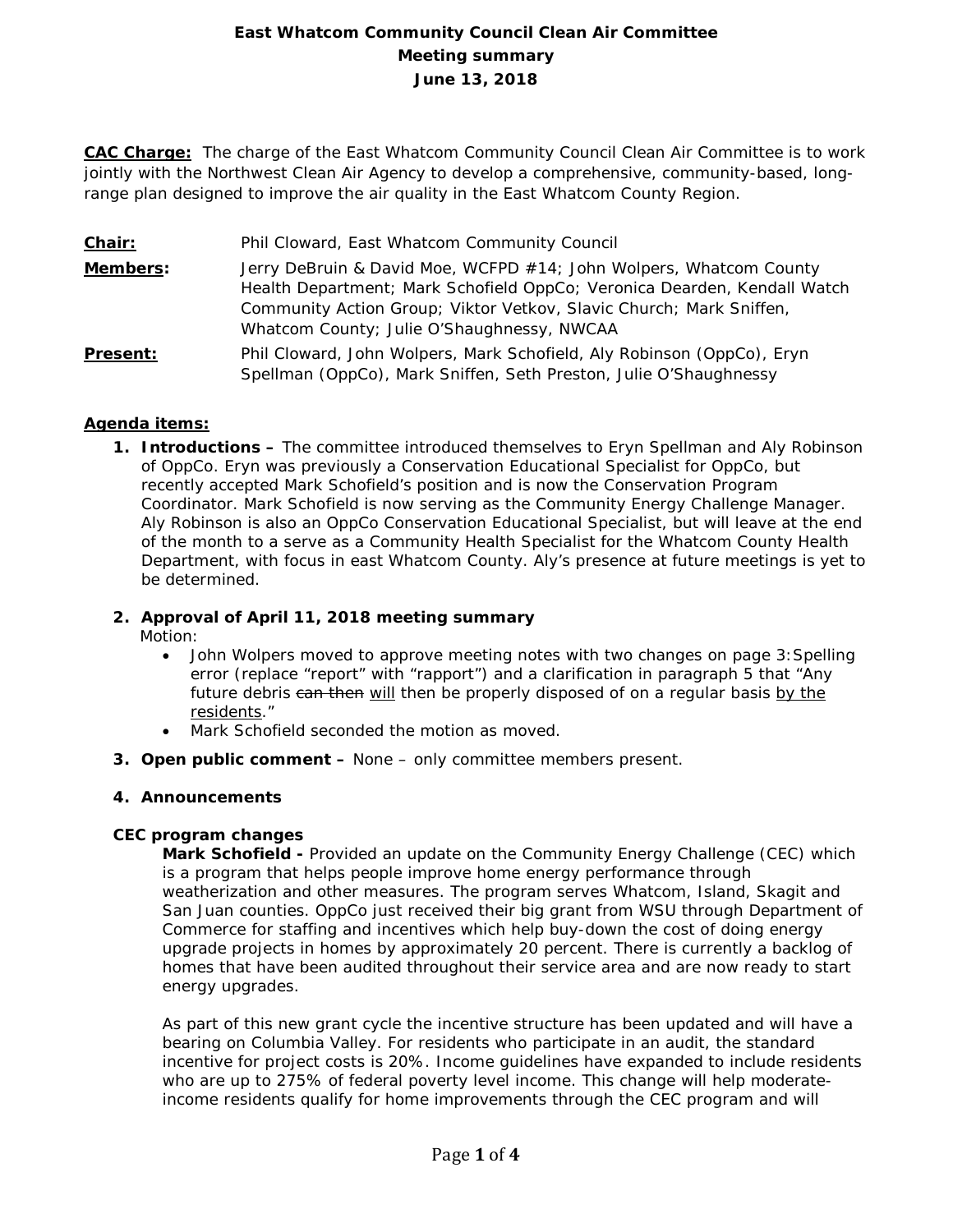provide a much higher incentive (rebate), typically an additional 25% on top of the initial 20%.

For example, a family of four with a monthly income of \$4,404-\$5,731 would qualify for the additional incentives. This gets back to a previous discussion by the committee regarding why there isn't more of a tiered system that helps residents who don't meet the low-income guidelines, but who may not have disposable income to participate in the incentive program.

The change was mostly driven by WSU's and the state legislature's desire to help hardto-reach households to make their homes more energy efficient and higher performing. Another hard-to-reach area is rural households. OppCo is providing HVAC incentives, specifically ductless heat pump incentives for moderate income and for rural areas where there are other leveraged funds.

The program will also provide \$2,000 towards a wood stove change-out in addition to whatever NW Clean Air Agency is able to provide. The focus of the change-out is to switc to ductless heat pumps (DHP).

**Phil –** Asked why the focus is from a wood stove to a DHP and if CEC funds could be used to change-out a wood stove to another solid fuel burning device.

**Mark –** Replied that the way in which the program is currently structured, CEC funding would be available only for the change-out to a DHP. The CEC funding could be in conjunction with NW Clean Air Agency funding to ultimately provide a residents with both.

**Julie –** Is hopeful that Ecology grant funding for change-outs, which is not yet available, will provide for a DHP and a new solid-fuel burning device, potentially with no cost to the resident. Suggested to Mark Schofield that they meet and coordinate the best way in which to utilize the funds so that what NWCAA views as a tier-1 package (DHP, new solid-fuel heating device and weatherization) can be installed is as many homes as possible.

**Aly Robinson –** Clarified that residents participating in CEC energy saving projects must pay up front then receive reimbursement through a rebate.

**Phil –** Stated that as he understands the programs, anyone wanting to change out to a pellet stove is on their own although a pellet stove is much cheaper than a DHP.

#### **Ecology wood smoke reduction grant update**

**Julie –** Provided an update on the Ecology change-out grant, which again includes pellet stoves as an eligible replacement device.

Ecology has \$2 million available through a competitive Ecology grant for wood smoke reduction programs throughout the state. Unofficially, NWCAA anticipates receiving \$275,000.

NWCAA's grant application provides for income qualifying of households for change-outs and participation in the CEC program, but also provides for a top-tier package potentially at no cost to the resident. A top-tier package includes a new wood/pellet stove AND a DHP in conjunction with weatherization for qualifying households through OppCo. NWCAA considers this combination necessary to address wood smoke emissions. NWCAA's approach for change-outs, whether tier-1 packages or not, will be determined when a contract is executed with Ecology. All grant funding will need to be utilized by June 30, 2019.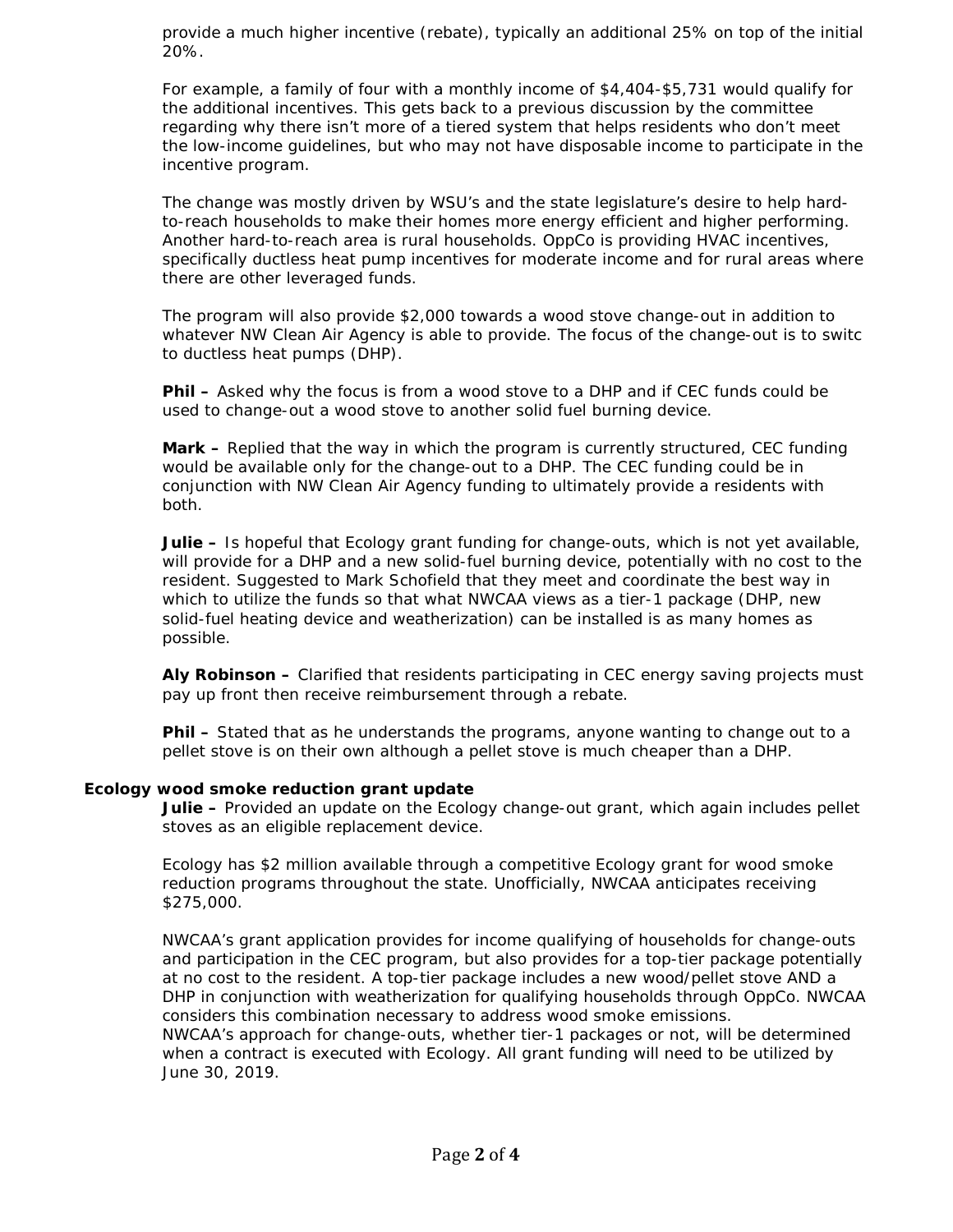Aly Robinson, OppCo, has reviewed and edited all program forms to emphasize the option of a wood stove OR a pellet stove. In addition, emphasis has also been made on the importance of proper wood storage.

**John Wolpers –** Asked if the funding will be retroactive and if previous participants who received a new wood stove would now be able to receive a DHP.

**Julie –** As of this point in time, Ecology has not mentioned that the grant will be retroactive.

Initial focus for this grant is on residents who have not previously participated in the program.

**Mark Schofield –** Residents who qualify as moderate income would be eligible for a DHP through CEC funding. A family of four with a gross monthly income of \$5,751 would be considered moderate income.

**Phil –** The one potentially negative impact on the installation of DHP is that Governor Inslee is pushing hard for a carbon tax which will impact the cost of electricity (DHP's power source). A large portion of PSE's power generation is dependent upon coal.

The change-out initiative is positive, but there is a negative impact with the carbon tax and electricity usage. It would be beneficial for valley residents to be "masters of our own destiny" and be independent. The initial push was for new heating devices, now it seems like its shifting and there may be less support for this approach. There are a lot of local resources for heat source (pellets) and converting from wood stoves to pellet stove would clean up the air and could also mean a lot of jobs.

**Mark Sniffen –** Understands that pellet stoves burn cleaner than wood stoves by a large margin. Suggested monetarily incentivizing pellet stoves higher than wood stoves.

**Aly –** This year's program emphasizes all replacement options including pellet stoves. Also, residents can keep their stove in addition to a heat pump.

**Julie –** It's important that residents participating in the program, which is not mandatory, have the ability to choose their heat source, whether it's a pellet stove or wood stove and that they experience the program and change in heating source as value-added to their property and quality of life.

Because of perceived challenges associated with pellet stoves, it's important to continue to talk about how power outages, which affect the auger and blower system, can be resolved in order for residents to see pellet stoves as a desirable option.

**Mark Sniffen –** The cooling aspect of a heat pump is good selling point, but it may also increase energy usage since it may be used year-round.

#### **Mount Baker Chamber of Commerce "Welcome Neighbor" packets**

**Julie –** Informed the committee that she was contacted by Jan White, representing the Chamber, who asked if NWCAA would like to provide a packet to new community members. As a result, NWCAA has put together a "Clean Burning" packet that includes information on local air quality, burn bans, EPA "Burn Wise" information, cleaner burning techniques, fire starters, an activity book and a wood stove thermometer. The packets will be part of a larger packet provided to new neighbors who are interested in learning more about their community.

**Aly –** Asked if distributing the packets to change-outs recipients would be possible as a teaching tool.